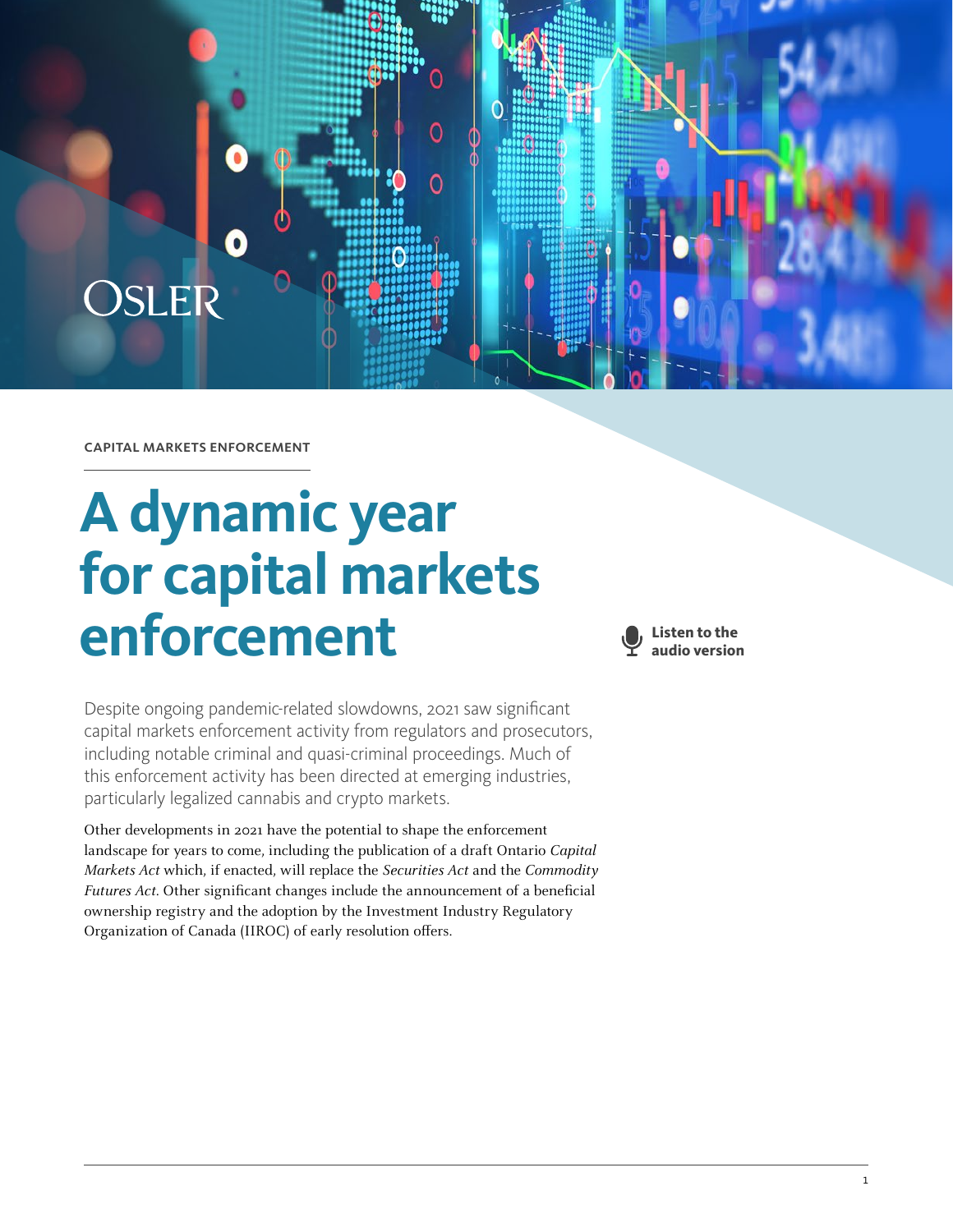## Continuing impact of COVID-19

This year, the fallout from the sudden pandemic-induced transition to virtual regulation and enforcement continued. Regulators and market participants were required to pursue and respond to virtual investigations and hearings. Regulators were also tasked with responding to a rise in fraudulent schemes that attempted to capitalize on the widespread pandemic-related uncertainty.

In general, regulators have adjusted well to the pandemic. While enforcement activity slowed, it has continued without significant disruption. As previously reported in our blog post on osler.com, [CSA releases Annual Enforcement Report](https://www.osler.com/en/blogs/risk/july-2021/csa-releases-annual-enforcement-report-for-fiscal-year-2020-en) [for fiscal year 2020–2021](https://www.osler.com/en/blogs/risk/july-2021/csa-releases-annual-enforcement-report-for-fiscal-year-2020-en), and discussed in more detail below, the [Canadian](http://www.csasanctions.ca/assets/pdf/CSA-Enforcement Report-English-2021.pdf) [Securities Administrators \(CSA\) Annual Enforcement Report for fiscal year](http://www.csasanctions.ca/assets/pdf/CSA-Enforcement Report-English-2021.pdf) [2020–2021](http://www.csasanctions.ca/assets/pdf/CSA-Enforcement Report-English-2021.pdf) (the Enforcement Report) highlights the steps taken by capital markets regulators in the face of these unprecedented challenges. Addressing these challenges mandated a high degree of cooperation and coordination among CSA members and law enforcement, self-regulatory organizations, federal counterparts (including the Bank of Canada, the Office of the Superintendent of Financial Institutions and Finance Canada) and foreign regulators.

As the restrictions imposed by the pandemic loosen, it will be interesting to see how much of the switch to virtual enforcement remains, including whether there will be pressure to continue with virtual investigations and hearings and whether that will be resisted by the market participants' bar. We anticipate that virtual interviews will remain common post-pandemic and that more straightforward hearings will continue to be held virtually. We also expect the increased collaboration between CSA members to continue, given the obvious benefits to promoting prompt and coordinated investigations and prosecutions of multijurisdictional securities law violations.

## Enforcement activity

#### Administrative enforcement matters

The Enforcement Report, released on June 22, 2021, details a slow-down in enforcement activity in the 2020–2021 fiscal year relative to the prior reported period, likely because of postponements due to COVID-19. CSA members imposed a collective \$20.3 million in penalties and sanctions, a significant decrease from the \$45 million and \$77 million imposed in the 2018–2019 and 2019–2020 fiscal years, and the lowest annual total since 2008.

However, other enforcement metrics saw significant upticks. The CSA reported an increase in whistleblower tips received (461 this year, compared to 291 last year) and a 140% increase in investor warnings and alerts. Six individuals received jail terms, ranging from five months to four and a half years, and 49 respondents received interim cease-trade and asset-freeze orders. The number of new cases commenced (52) is in line with prior years, with the majority of new matters involving illegal distribution, registrant misconduct and fraud.

The Enforcement Report also highlights a large number of COVID-19-related investment scams. The CSA participated in the North American Securities Administrators Association "Sweep" to identify and remove fraudulent websites We anticipate that virtual interviews will remain common post-pandemic and that more straightforward hearings will continue to be held virtually.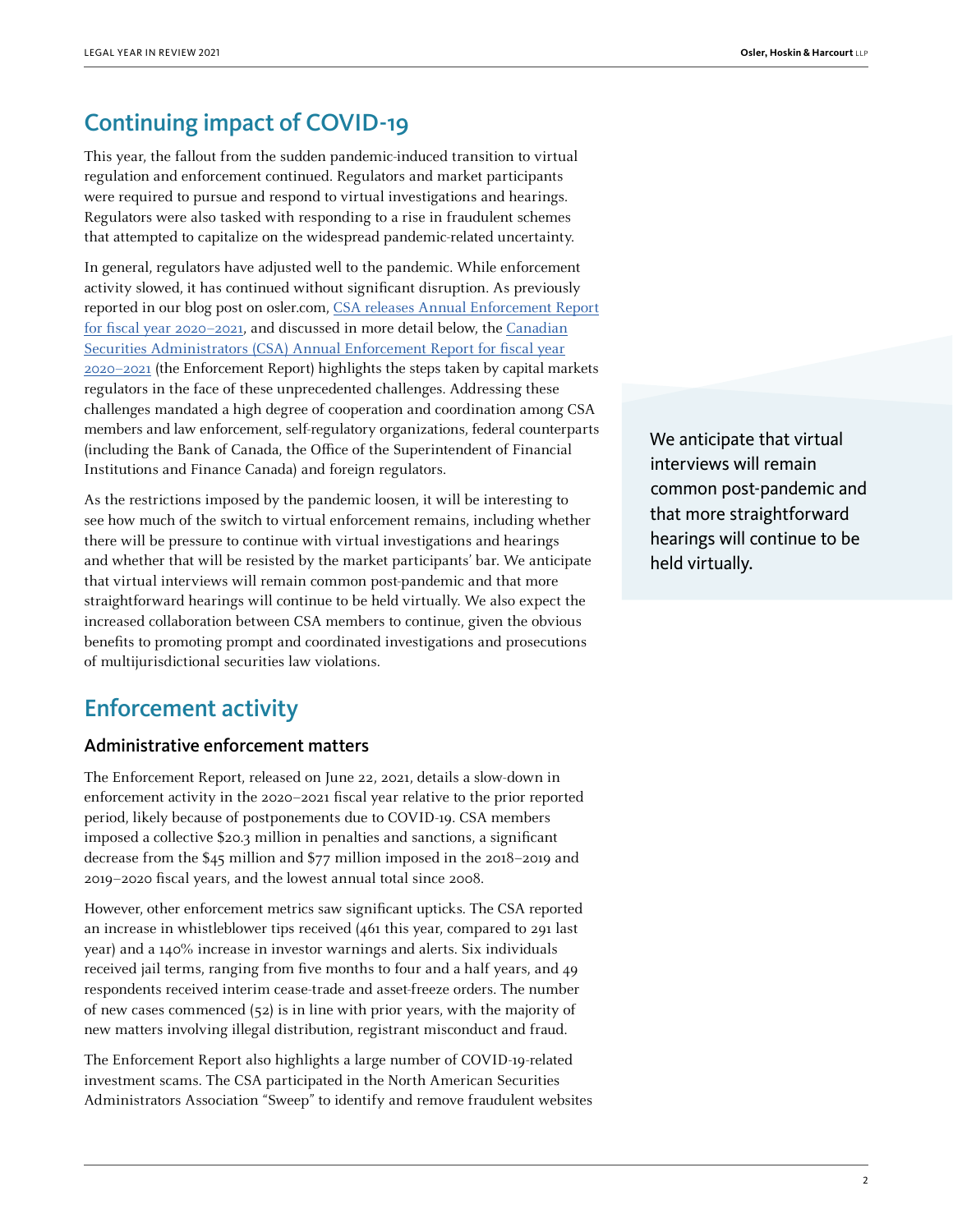and advertising on social media and digital marketplaces. The "Sweep" uncovered more than 150 fraudulent schemes, 64 of which were identified by Canadian regulators. Uncertainty and volatility create fertile ground for fraudulent schemes to flourish and the advent of widespread use of social media as a means of influencing market changes (such as the Reddit-driven frenzy over GameStop) is still relatively new. Accordingly, the pandemic may prove to be a crucible in which regulators' ability to identify and address fraudulent activity is tested.

As we previously discussed in our blog post on osler.com, [Québec Financial](https://www.osler.com/en/blogs/risk/october-2021/quebec-financial-market-administrative-tribunal-s-long-reach) [Markets Administrative Tribunal's long reach](https://www.osler.com/en/blogs/risk/october-2021/quebec-financial-market-administrative-tribunal-s-long-reach), the Court of Appeal of Québec rendered a [decision](https://www.canlii.org/en/qc/qcca/doc/2021/2021qcca1364/2021qcca1364.html) related to the territorial jurisdiction of the Financial Markets Administrative Tribunal (the FMAT) on September 15, 2021. In the context of an alleged transnational "pump and dump" scheme, the Court ruled that FMAT has jurisdiction over the alleged wrongdoing despite the fact that the applicant resides outside of Québec. The decision confirmed that the FMAT must have jurisdiction over transnational matters when there is a real and substantial connection with the province. The Court emphasized the role of the FMAT, which is to protect Québec investors and to ensure the efficiency of Québec's securities market and public confidence therein.

In the U.S., the newly-appointed Chair of the United States Securities and Exchange Commission (SEC), Gary Gensler, has suggested that sweeping new changes are on the horizon. These include more aggressive use of prophylactic remedies for securities laws violations, adjustments to the SEC's current no-admit, no-deny settlement policy (which will make it more difficult for defendants to settle claims without admitting or denying wrongdoing) and amendments to the SEC's whistleblower program and insider trading rules. Canadian issuers with U.S. securities exposure will need to carefully consider these changes.

#### Criminal and quasi-criminal enforcement

The Ontario Securities Commission (OSC) published its [2021 Annual Report](https://www.osc.ca/sites/default/files/2021-09/Publications_rpt_2021_osc-annual-rpt.pdf) on September 2, 2021, which details the 11 cases investigated and two charges laid by the Quasi-criminal Serious Offences Team during the 2020–2021 fiscal year. While no federal Criminal Code proceedings were initiated in the 2020–2021 fiscal year, several such proceedings were initiated shortly after the fiscal year's end:

• In June 2021, [charges were laid](https://www.osc.ca/en/news-events/news/former-officers-and-directors-canntrust-charged-securities-act-offences) against three former directors of CannTrust Holdings Inc., one of Canada's first billion-dollar cannabis companies, including former CEO Peter Aceto. The three directors were charged with securities law violations following a sweeping investigation into CannTrust's failure to disclose unlicensed growing by the OSC's Joint Serious Offences Team, which includes representatives of the OSC and the Royal Canadian Mounted Police. All three directors are charged with misrepresentations while two of the directors face additional insider trading charges. In July 2021, CannTrust emerged from Companies' Creditors Arrangement Act protection having settled significant securities misrepresentation lawsuits against the company.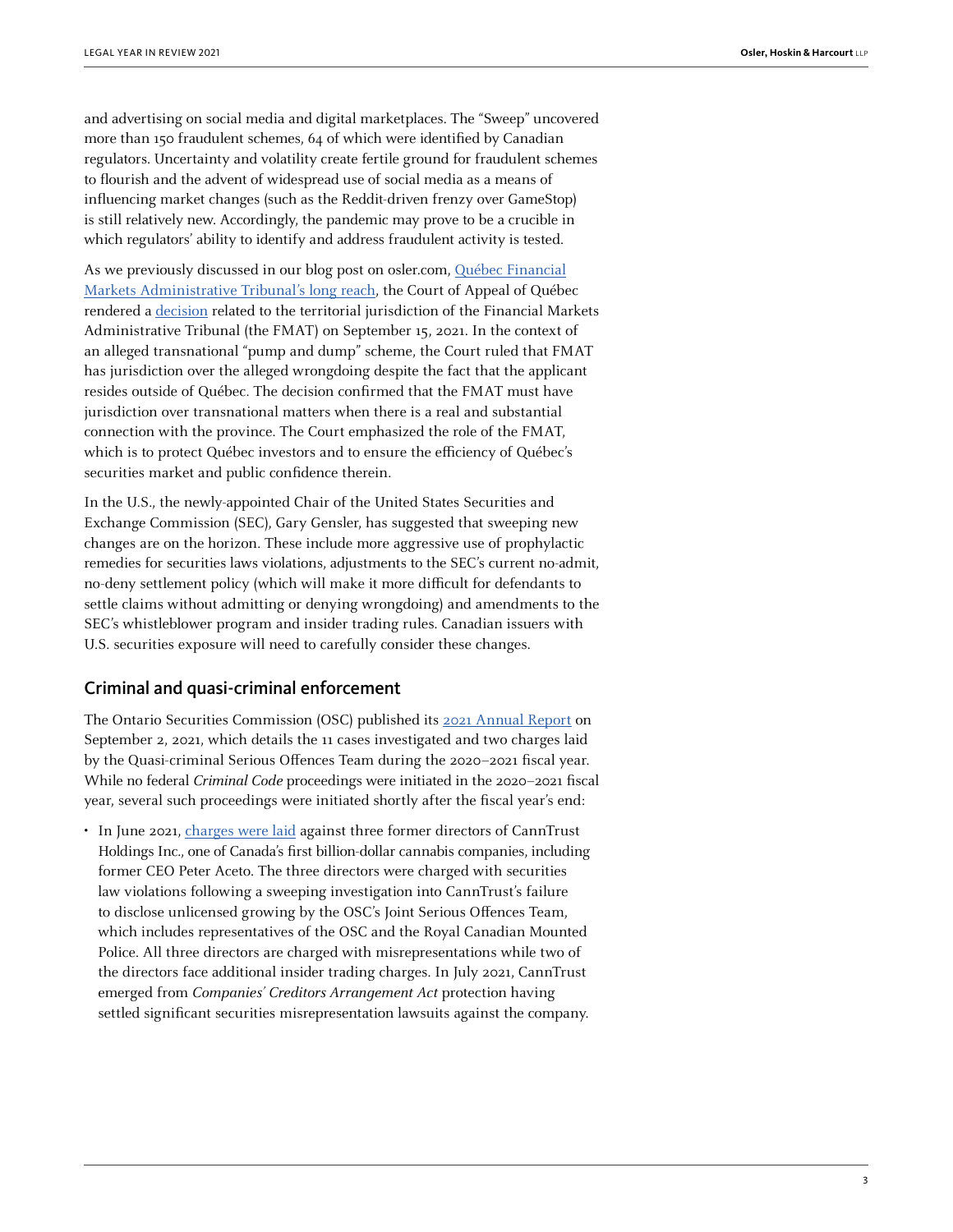- In June 2021, husband and wife duo Marc and Helene Brunet were [convicted](https://www.osc.ca/en/news-events/news/husband-and-wife-convicted-securities-act-offences) of quasi-criminal charges under the Ontario Securities Act. The allegations involved the sale of more than \$800,000 worth of securities in MultiCast Networks Holdings Inc. to Ontario investors between 2010 and 2016.
- In October 2021, Stephane Gagnon [was charged](https://www.osc.ca/en/news-events/news/osc-charges-stephane-gagnon-criminal-fraud-offences) with fraud and using a forged document. The OSC alleges that Mr. Gagnon collected more than \$20 million from investors across the country by promising them immediate access to their locked-in retirement savings accounts, but instead, using investor funds for personal expenses.
- In the same month, the OSC also [announced](https://www.osc.ca/en/news-events/news/osc-extradites-bernard-justin-sevilla-face-criminal-fraud-charges) the arrest and extradition to Ontario of Bernard Justin Sevilla, a U.K. resident charged with orchestrating from the U.K. a complex international fraud targeting Ontario investors. The alleged scheme involved purchasing airtime on Ontario radio stations to solicit investments in a foreign exchange arrangement called Trans-Atlantic Direct (TAD). The scheme encouraged interested investors to register an account and send their investment funds to offshore bank accounts for foreign currency trading. Approximately 100 Ontario investors directed almost \$5.2 million to TAD.

These pursuits reflect the growing priority enforcers are giving to combatting white-collar crime in a visible manner. As of October 2021, the OSC Enforcement Branch has pursued a total of 54 quasi-criminal and criminal matters involving 78 accused.

#### Enforcement activity relating to crypto trading platforms

Canadian securities regulators began pursuing enforcement activity against crypto market participants. This follows on the heels of 2020's first ever settlement between the OSC and a cryptoasset trading platform (CTP).

The enforcement activity is largely driven by new registration requirements for CTPs. As we reported in our blog post on osler.com, [Three week countdown](https://www.osler.com/en/blogs/risk/march-2021/three-week-countdown-for-canadian-digital-asset-trading-platforms-to-start-getting-registered-under) [for Canadian digital asset trading platforms to start getting registered under](https://www.osler.com/en/blogs/risk/march-2021/three-week-countdown-for-canadian-digital-asset-trading-platforms-to-start-getting-registered-under) [securities laws,](https://www.osler.com/en/blogs/risk/march-2021/three-week-countdown-for-canadian-digital-asset-trading-platforms-to-start-getting-registered-under) these new requirements were jointly published on March 29, 2021 by the CSA and IIROC. At the same time, the OSC [imposed an April 19,](https://www.osc.ca/en/news-events/news/osc-working-ensure-crypto-asset-trading-platforms-comply-securities-law)  [2021 deadline](https://www.osc.ca/en/news-events/news/osc-working-ensure-crypto-asset-trading-platforms-comply-securities-law) for CTPs serving Ontario residents to contact the OSC to discuss registration. Other new regulatory requirements described in our [Decoding](https://legalyearinreview.ca/decoding-crypto-providing-regulatory-clarity-to-cryptoasset-businesses/) [crypto – Providing regulatory clarity to cryptoasset businesses](https://legalyearinreview.ca/decoding-crypto-providing-regulatory-clarity-to-cryptoasset-businesses/) article are likely to also drive a new wave of enforcement activity.

[More than 70 CTPs](https://www.osc.ca/en/news-events/news/osc-takes-action-against-non-compliant-international-crypto-asset-trading-platform) have begun the registration process with the CSA. To date, OSC staff have published Statements of Allegations (SOA) commencing enforcement proceedings against four CTPs that failed to do so:

- [Poloniex](https://www.osc.ca/sites/default/files/2021-05/soa_20210525_polo-digital.pdf), a Seychelles-based CTP (May 25, 2021)
- [KuCoin](https://www.osc.ca/sites/default/files/2021-06/soa_20210607_mek-global.pdf), a CTP based in the Seychelles and Singapore (June 7, 2021)
- [Bybit](https://www.osc.ca/sites/default/files/2021-06/soa_20210621_bybit.pdf), a CTP based in the British Virgin Islands (June 21, 2021)
- [OKEx](https://www.osc.ca/sites/default/files/2021-08/oth_20210819_Aux_Cayes_Fintech_Co_Ltd.pdf), a Seychelles-based CTP (August 19, 2021). Interestingly, the OSC pursued enforcement against OKEx in August notwithstanding the fact that, as acknowledged in the SOA, Ontario was listed as a restricted jurisdiction in the OKEx terms of service in June

As of October 2021, the OSC Enforcement Branch has pursued a total of 54 quasicriminal and criminal matters involving 78 accused.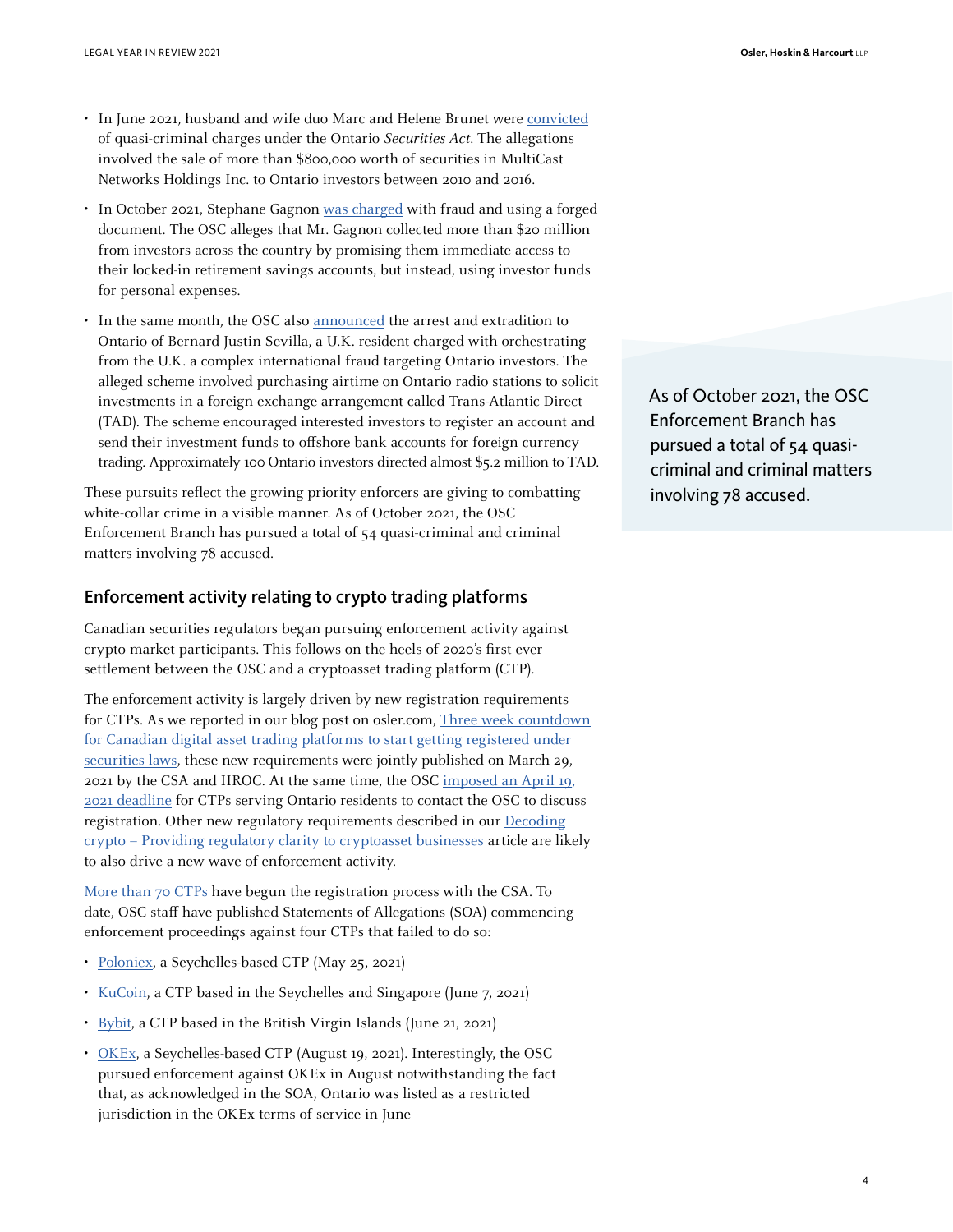The OSC alleges that each of the CTPs in question (i) are available to, and in fact used by, Ontario residents; (ii) engage in the trading of securities without prospectuses or prospectus exemptions; and (iii) have failed to engage in the CSA's registration process.

Interestingly, the OSC appears to have pursued this enforcement activity without definitively taking the position that the cryptoassets traded on the CTPs are securities. Instead, the SOAs each state that the "instruments or contracts" created when cryptoassets are deposited into the CTPs' custody are "securities or derivatives."

Internationally, this year has also seen increased enforcement activity against crypto market participants. In the U.S., the Department of Justice announced the formation of a [National Cryptocurrency Enforcement Team](https://www.justice.gov/opa/pr/deputy-attorney-general-lisa-o-monaco-announces-national-cryptocurrency-enforcement-team) to identify and pursue cases against cryptocurrency exchanges. The SEC has also brought a flurry of enforcement activities, including actions against unregistered crypto issuers and exchanges. Other jurisdictions also appear to be preparing to take regulatory action against unregistered crypto markets, with the U.K., Japan and the Cayman Islands issuing notices stating that Binance is not authorized in those countries.

#### Canadians scrutinized by foreign regulators

A number of Canadian entities faced regulatory scrutiny from the SEC in 2020–2021. For example, Sean Wygovsky, a trader at a major Canada-based asset management firm, was [charged](https://www.sec.gov/news/press-release/2021-118) in July 2021 with fraud in connection with a frontrunning scheme through which he is alleged to have earned over US\$3.6 million.

Canadian cannabis company, CanaFarma Hemp Products Corp., and its founders were also [charged](https://www.sec.gov/litigation/litreleases/2021/lr25240.htm) with fraud in October 2021. The company is alleged to have raised approximately US\$15 million from investors and then misappropriated a significant amount of the raised funds for personal use and other unrelated purposes.

## OSC guidance on enforcement investigations and document production

In July 2021, the OSC published guidance on enforcement investigations and document production to assist individuals and companies participating in enforcement assessments and investigations. This guidance included [OSC Staff](https://www.osc.ca/en/securities-law/instruments-rules-policies/1/15-707/osc-staff-notice-15-707-enforcement-investigation-guidance) [Notice 15-707 Enforcement Investigation Guidance](https://www.osc.ca/en/securities-law/instruments-rules-policies/1/15-707/osc-staff-notice-15-707-enforcement-investigation-guidance) and [OSC Staff Notice 15-708](https://www.osc.ca/en/securities-law/instruments-rules-policies/1/15-708/osc-staff-notice-15-708-document-production-guidance) [Document Production Guidance.](https://www.osc.ca/en/securities-law/instruments-rules-policies/1/15-708/osc-staff-notice-15-708-document-production-guidance) Through this, the OSC clarified the processes and timelines that individuals and companies can expect in enforcement assessments and investigations and provided insight into enforcement staff's expectations. The resources also described the Enforcement Branch's preferred production methods and provided information about how to respond to requests for records and other documents.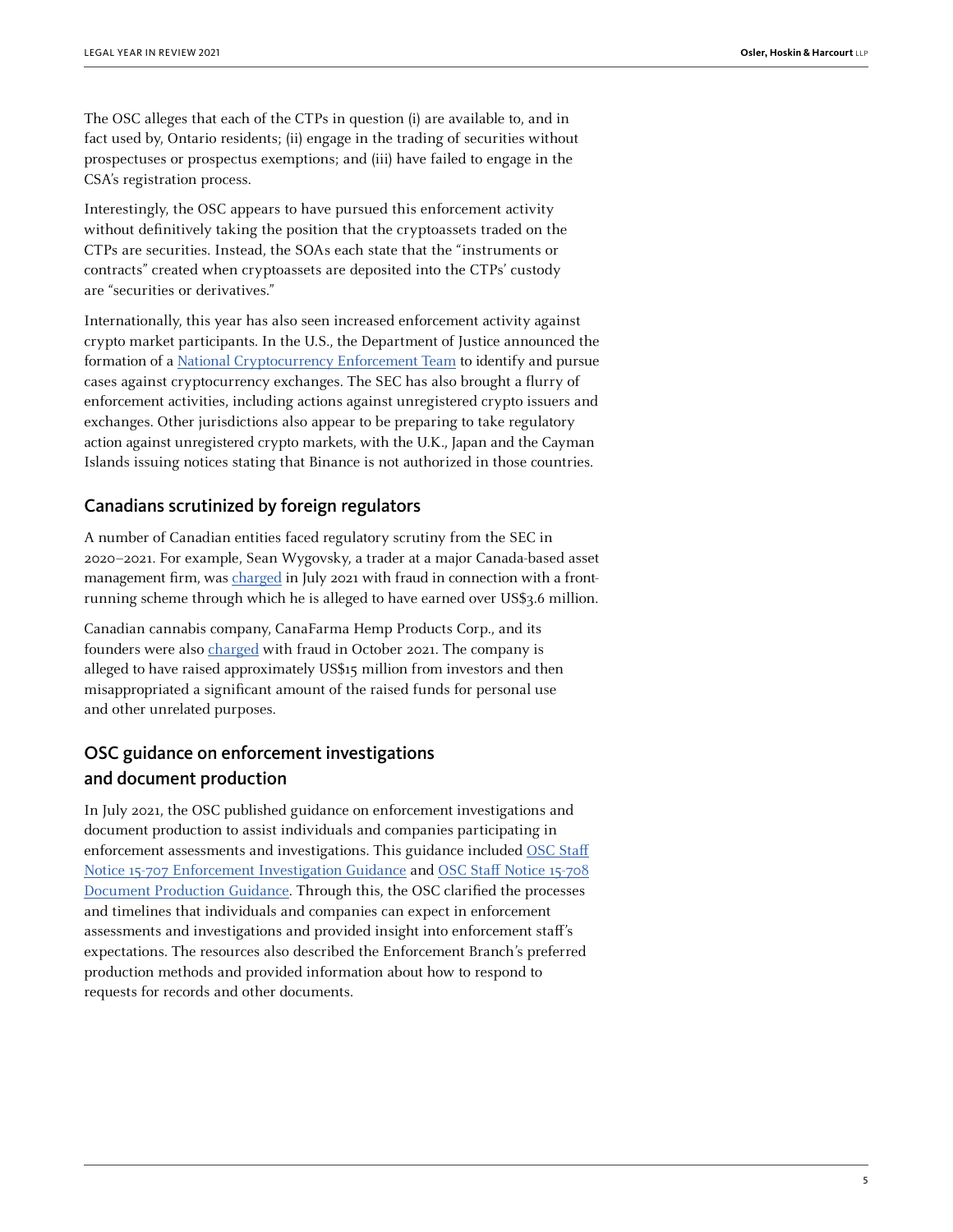#### 2020–2021 IIROC Enforcement Report

The IIROC 2020–2021 [Enforcement Report](https://www.iiroc.ca/sites/default/files/2021-07/IIROC_ 2020_21_EnforcementReport_en.pdf) revealed that IIROC Enforcement received just under 1,400 complaints in 2021. Nearly a third of these complaints related to unsuitable investments, while unauthorized and discretionary trading, misrepresentation and supervision concerns made up almost half of the remainder. With the majority of its investigations taking place in Ontario and in British Columbia, IIROC referred 25% of its files to prosecutions by the end of the fiscal year. In 29 cases, prosecutions were completed, of which 21 were cases against individuals and eight against firms. Individuals were most often disciplined for improper handling of client accounts and discretionary trading charges, while firms faced discipline largely for supervision faults. In total, IIROC imposed over \$950,000 in sanctions against individuals and \$1.2 million in sanctions against firms and collected 31% and 100% of sanctions imposed respectively. A series of appeals were ongoing across Ontario, British Columbia and Nova Scotia as of the date of the report's publication.

In addition to enforcement statistics, the IIROC report highlighted several key themes that emerged over the course of the year, including adequacy of supervision, internal control failures and non-compliance of IIROC-regulated firms. IIROC also specifically noted the increased importance of protecting seniors and vulnerable clients, which comprised a quarter of the completed prosecutions against individuals throughout the year.

Additionally, as [announced](https://www.iiroc.ca/news-and-publications/notices-and-guidance/iiroc-adopts-early-resolution-offers) in April 2021, IIROC adopted the use of early resolution offers (EROs) to resolve cases more efficiently. EROs allow targets of disciplinary actions to secure lighter punishments, including a reduction of up to 30% for dealers and representatives on the sanctions IIROC would otherwise seek in a settlement agreement. The reduction could apply to monetary penalties and to the length of a suspension. In offering the reduction, IIROC staff will consider the extent to which there has been proactive and exceptional cooperation, remedial measures implemented and compensation paid. IIROC also announced that it would withdraw one of its other [previously proposed](https://www.osler.com/en/blogs/risk/april-2019/iiroc-moving-forward-with-new-enforcement-tools) [options](https://www.osler.com/en/blogs/risk/april-2019/iiroc-moving-forward-with-new-enforcement-tools), the Minor Contravention Program, which had sought to address minor rule violations with standard penalties and no public disclosure. The withdrawal followed concerns expressed by public commenters that the suggested program would not serve the public interest.

In total, IIROC imposed over \$950,000 in sanctions against individuals and \$1.2 million in sanctions against firms and collected 31% and 100% of sanctions imposed respectively.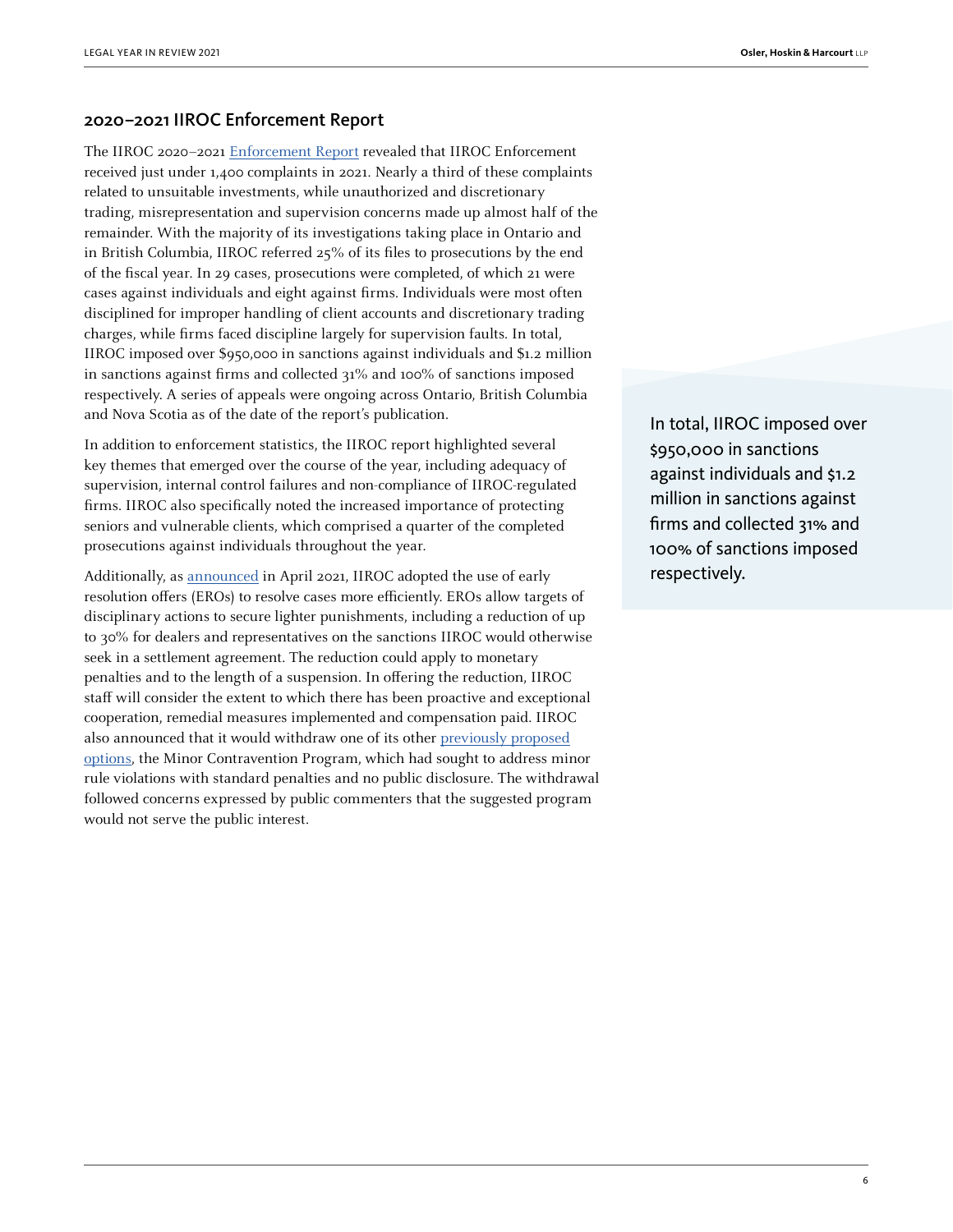# Enforcement-related legislative and regulatory developments

As we reported in our blog post on osler.com, [Ontario Capital Markets](https://www.osler.com/en/blogs/risk/february-2021/ontario-capital-markets-modernization-taskforce-final-report-a-set-of-thoughtful-ideas-or-a-bluepri) [Modernization Taskforce Final Report: A set of thoughtful ideas or a blueprint](https://www.osler.com/en/blogs/risk/february-2021/ontario-capital-markets-modernization-taskforce-final-report-a-set-of-thoughtful-ideas-or-a-bluepri) [for change?](https://www.osler.com/en/blogs/risk/february-2021/ontario-capital-markets-modernization-taskforce-final-report-a-set-of-thoughtful-ideas-or-a-bluepri), on January 22, 2021, the Ontario Capital Markets Modernization Taskforce published its final report (the Final Report), which presented a broad range of recommendations that, if adopted, would significantly rework capital markets enforcement. On October 12, 2021, based on the Taskforce's recommendations, the Ontario government released a proposed draft [Capital](https://www.ontariocanada.com/registry/view.do?postingId=38527&language=en) [Markets Act](https://www.ontariocanada.com/registry/view.do?postingId=38527&language=en) (Proposed CMA) which, if enacted, would restructure the OSC and replace both the Ontario Securities Act and the Commodity Futures Act.

The changes in the Proposed CMA are driven by a number of trends identified by the Taskforce, including the decline of primary markets; the rise of private markets; noticeable exempt market activities; the decline in active independent investment dealers; increased investor interest in environmental, social and governance (ESG) factors; increased shareholder activism; the COVID-19 pandemic's impact on markets; and the suspension of the Cooperative Capital Markets System (CCMR) initiative.

- **OSC structure:** Some of the most sweeping changes proposed in the Final Report and reflected in the Proposed CMA relate to the structure of the OSC, such as expansions to the OSC's mandate to include fostering capital formation and competition in the markets. If enacted, the Proposed CMA would also separate the OSC's regulatory and adjudicative functions. Decisions previously within the purview of the "Director" and "Executive Director" would instead be assigned to the "Chief Regulator." Accordingly, the Chief Regulator would possess sweeping powers, such as the ability to make recognition orders and decisions related to recognized entities in the public interest and the ability to revoke and vary decisions. Enforcement proceedings for offences under the Proposed CMA would only be commenced with the Chief Regulator's consent.
- **Increased penalties:** The Taskforce recommended that the maximum monetary penalties be increased for the first time since 2003 to bring Ontario into line with international jurisdictions. The Proposed CMA reflects this recommendation and proposes increases to the maximum administrative monetary penalty from \$1 million to \$5 million and the maximum fine for quasi-criminal offences from \$5 million to \$10 million.
- **Automatic recognition of orders:** The Taskforce recommended that the OSC should automatically (without the need for a hearing) reciprocate the orders of other Canadian securities regulators and streamline the reciprocation process for orders made by other bodies. This would support a consistent national approach to the enforcement of orders and settlements and reduce the use of OSC resources on reciprocation. These recommendations are reflected in the Proposed CMA, which provides for automatically reciprocating sanction orders, cease trade orders and settlements from other Canadian securities regulators. It also creates a streamlined process by which the OSC may reciprocate orders and settlements from Canadian courts, self-regulatory organizations, exchanges and foreign capital markets regulators.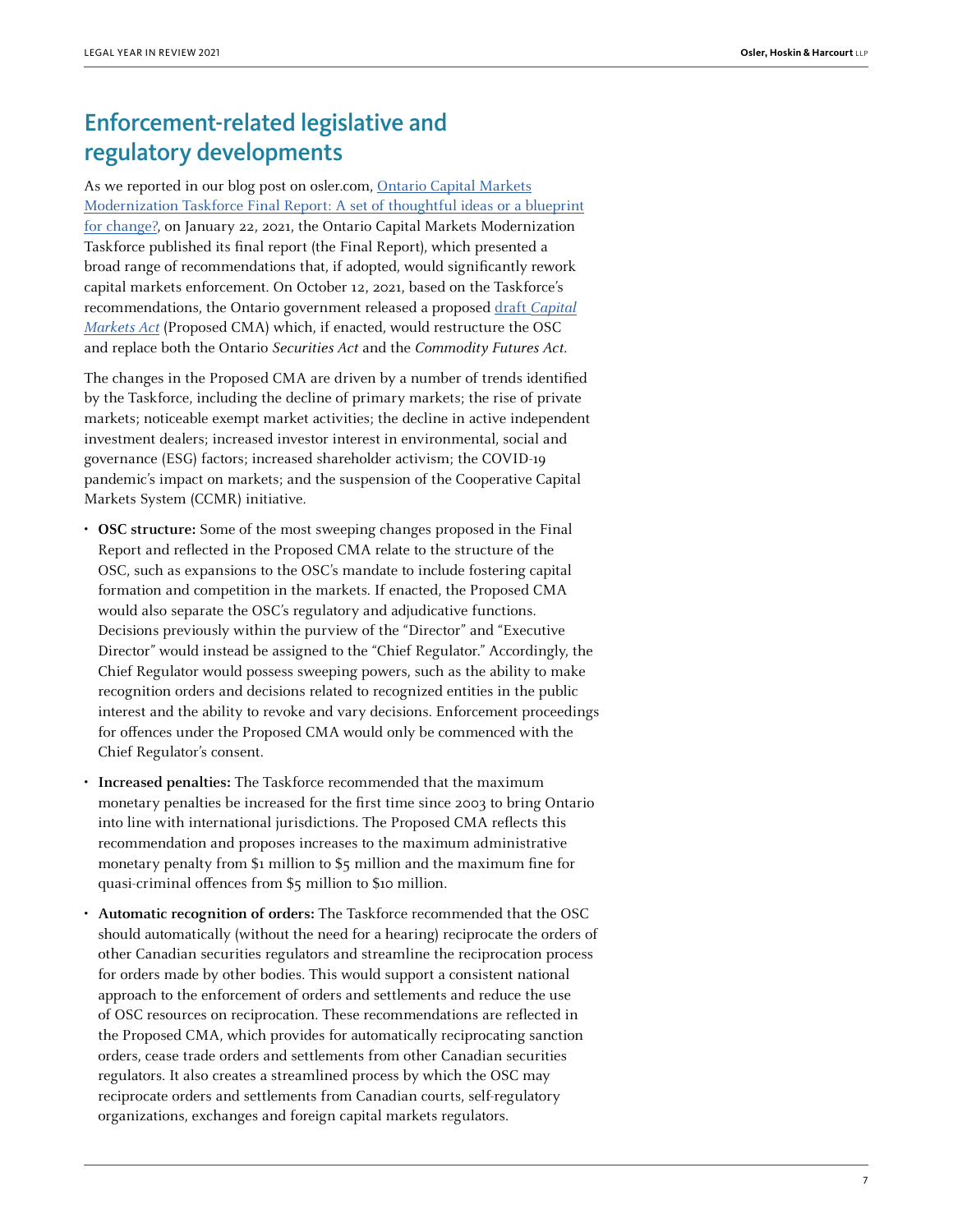- **New remedial measures:** Under the Proposed CMA, if the Chief Regulator is satisfied that an issuer has not complied with capital markets law, they may make a number of compliance orders, including cease trade orders or orders revoking exemptions. The Chief Regulator would be required to provide the issuer and, in certain cases, persons named in the order, the opportunity to be heard before making such orders. Interestingly, with respect to orders in the public interest, the Proposed CMA intends to expand the enumerated list in the Securities Act to include prohibitions against promotional activity; advising in connection with activities in capital markets; acting in management or consultative capacities; and voting or exercising any other rights attaching to a security at a specified meeting. In an effort to facilitate the enforcement of these new and revised offences, the Proposed CMA empowers the provincial court to issue capital markets production orders.
- **More extensive liability for exempt market participants:** The Proposed CMA would also expand civil liability recourse for investors in the exempt market by extending possible liability for misrepresentations in offering memoranda and other "prescribed offering documents" beyond issuers, including to directors, promoters and underwriters (similar to liability for misrepresentations in a prospectus).

At the time of writing, the Proposed CMA has been made available for public comment until January 21, 2022.

### Greater corporate transparency through announcement of beneficial ownership registry

As we wrote in our blog post on osler.com, [Canada's budget introduces long](https://www.osler.com/en/blogs/risk/april-2021/canada-s-budget-introduces-long-awaited-beneficial-ownership-registry-to-combat-money-laundering)[awaited beneficial ownership registry to combat money laundering](https://www.osler.com/en/blogs/risk/april-2021/canada-s-budget-introduces-long-awaited-beneficial-ownership-registry-to-combat-money-laundering), and as discussed in our [White-collar defence: Increasing risks and enforcement activity](https://legalyearinreview.ca/white-collar-defence-increasing-risks-and-enforcement-activity/), the Canadian government, in its April 2021 annual budget (the Budget), announced dedicated funding to Innovation, Science and Economic Development Canada to build and implement a publicly accessible corporate beneficial ownership registry by 2025. The measure is intended to better "catch those who attempt to launder money, evade taxes, or commit other complex financial crimes" and follows similar approaches that have been taken in other jurisdictions, including the United Kingdom and United States.

As the government's announcement suggests, the ability to identify the parties behind the curtain of complex corporate structures is seen as a way to make it harder to engage in financial misconduct. Coupled with a high degree of international cooperation (which has been an ongoing project for many years, but is far from fully realized), beneficial ownership registries would make it harder for bad actors to hide their assets from securities regulators and tax authorities. However, having a registry that makes details of individuals' financial affairs a matter of public record also raises important privacy and other concerns. It may itself be used as a means to do harm, including "naming and shaming" people who have engaged in legitimate asset protection or tax strategies. The Paradise Papers, Panama Papers and most recently the [Pandora](https://www.osler.com/en/blogs/risk/november-2021/the-pandora-papers-associated-risks-and-the-rising-importance-of-beneficial-ownership) [Papers](https://www.osler.com/en/blogs/risk/november-2021/the-pandora-papers-associated-risks-and-the-rising-importance-of-beneficial-ownership) have generated tremendous media attention but, at least in Canada, very little tax or securities enforcement litigation. That may be, as some claim,

Coupled with a high degree of international cooperation, beneficial ownership registries would make it harder for bad actors to hide their assets from securities regulators and tax authorities.